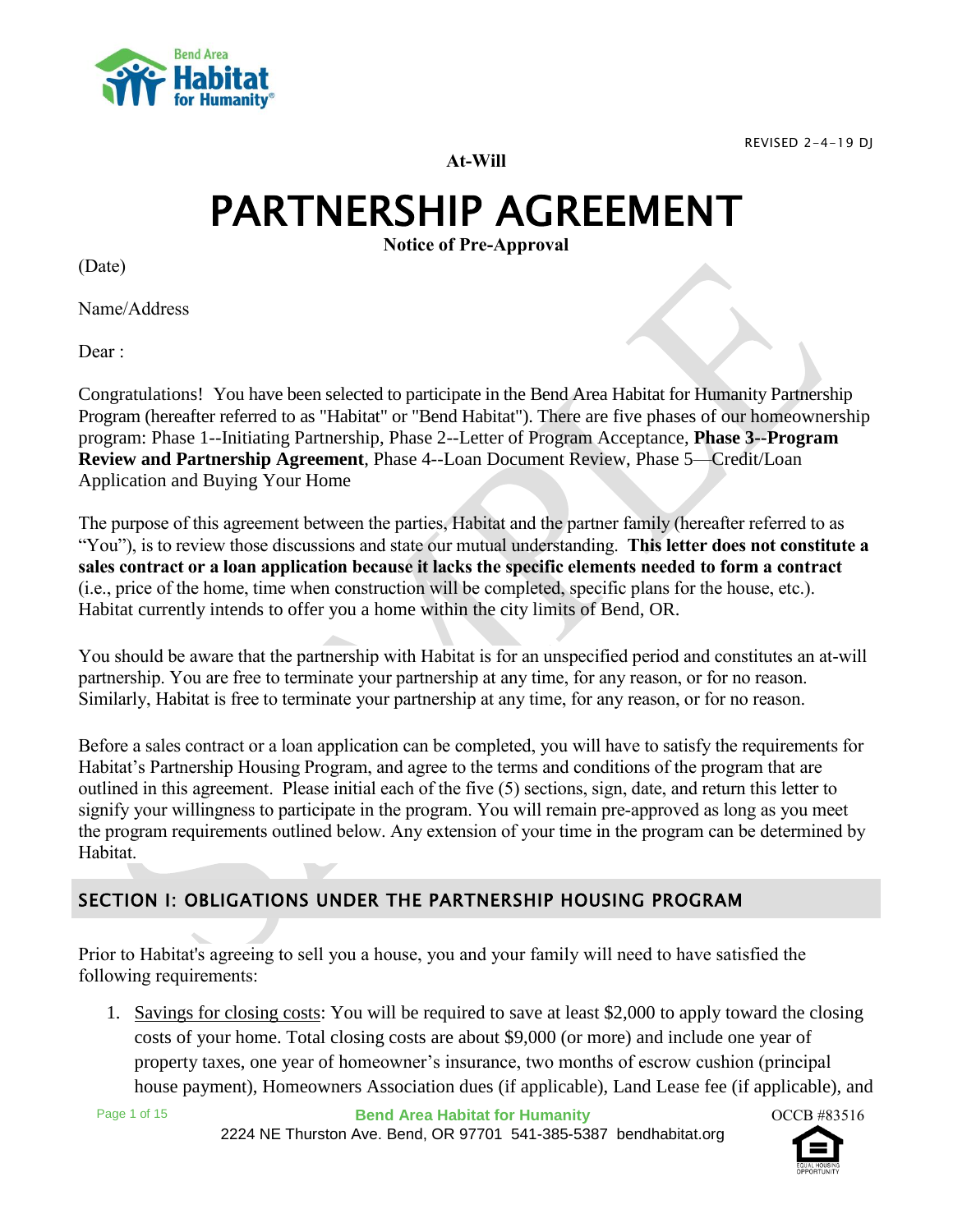

Title Company and Recording Fees. We recommend that you participate in the Dream\$avers Matched Savings Program offered through NeighborImpact. This is a three to one (3:1) matching program where every \$25 you save, will be matched \$75. All matched savings must be applied to the sales price of your home. If you save more than the closing costs, you will apply the excess funds to buy down your mortgage. Your portion of the savings will be refunded to you in full if you fail to meet the requirements of the program, or if you elect to withdraw from the program for any reason, or you can transfer your funds to a different Dream\$avers goal, if approved by NeighborImpact. We ask that you set your monthly savings goal for a minimum of \$100 per month so that we can plan to sell you a home in less than 2 years.

1a. If you do not get into a Matched Savings Program; we ask that you keep a separate account for your monthly savings and turn in a copy of the statement each month. 1b. If you cannot apply for the Matched Savings Program within 1 month after program selection, we ask that you open an account to begin immediately saving the \$100 minimum. Proof of savings

2. Sweat Equity: Before the closing of your house purchase, you and your family members must complete 150 hours of Sweat Equity: Each adult applicant (of the Habitat household), 18 years or older, must participate in equal hours of the sweat equity total. The remaining 100 hours can be donated by friends or family (This is outlined in detail in your Habitat Family Program Handbook).

will be required by NeighborImpact if you make a 1-time larger deposit.

Sweat equity is volunteer labor and will be comprised of work on the construction site, ReStore, Reclamation, Habitat events, and other approved projects. The sweat equity hour requirement must be fulfilled by you or your immediate family members (spouse or partner and/or children). However, some of the hours may be completed by volunteers, your extended family or friends. Family members, extended family or friends will not be compensated for any volunteer labor provided to Habitat, even if you are never given the opportunity to purchase a home. Prior to commencing any volunteer activities, you and all family members and friends must attend a Volunteer Orientation, sign up on the Volunteer Management System, which includes signing and returning Habitat's Volunteer Waiver, Release form and Code of Conduct. Your completion of these hours is considered a part of your "Willingness to Partner" obligation in our program and you will not be able to purchase a home until these hours are 100% completed.

Partner Families will be required to complete a minimum of 8 hours of sweat equity per month until their hours are completed. Partner Families will also be required to work a minimum of 16 sweat equity hours on their assigned home. This can include construction, greeting volunteers on site, site prep and clean up, etc.

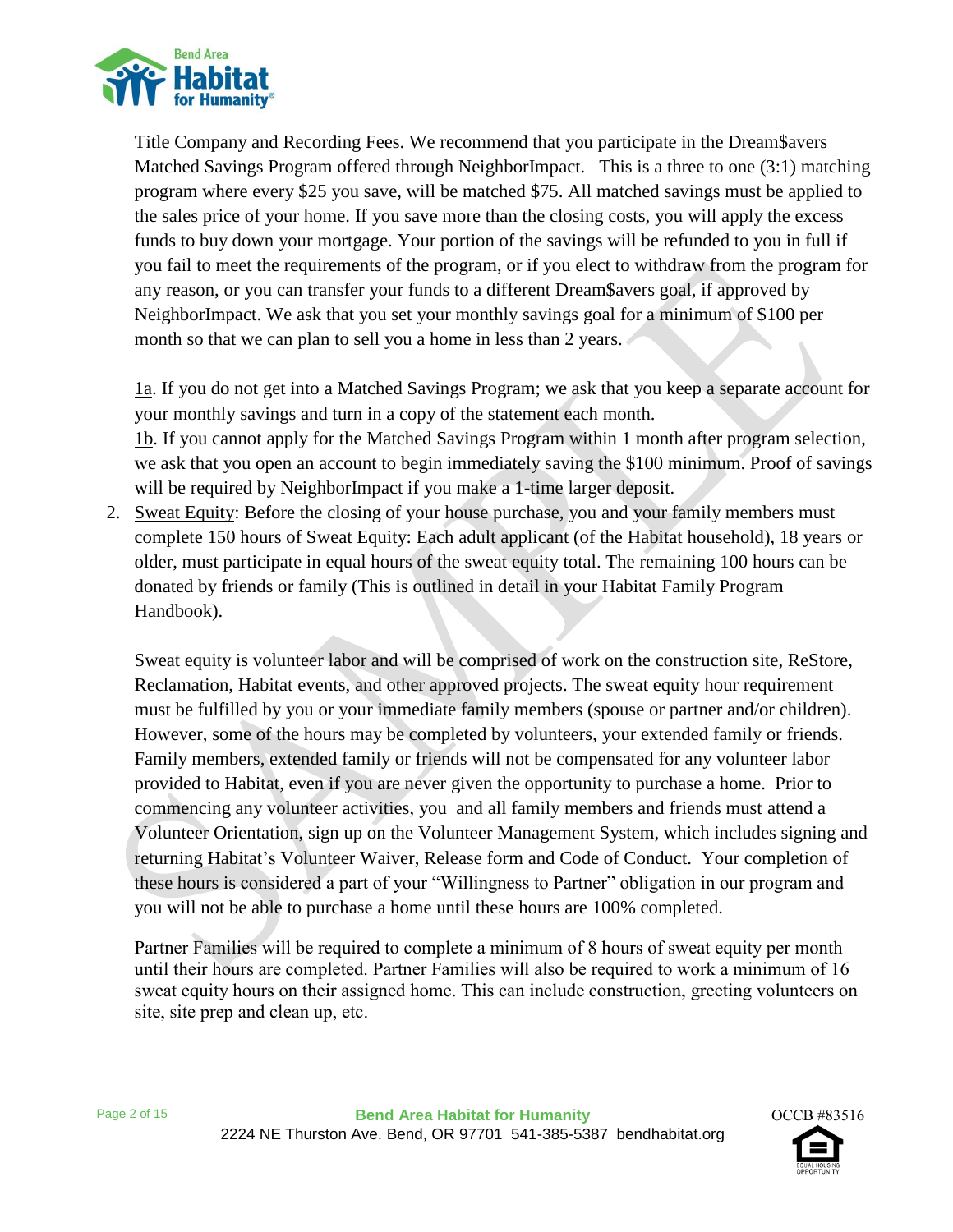

#### *Strike System*

In order to ensure that Partner Families complete their obligations in a timely, fair, and efficient manner, Bend Area Habitat for Humanity has implemented a strike system.

First Strike: You will receive a letter sent as a warning, pointing out the area(s) in which you have failed to meet your responsibilities under program guidelines as outlined in the Partnership Agreement.

Second Strike: You will receive a second letter as a more severe warning that you have once again failed to meet your responsibilities. Prior to scheduling further sweat equity opportunities, you MUST meet with a member of the Family Services Department to discuss your ability to move forward in the partnership program. At this point, you may need to assess your own level of commitment and ability to successfully complete the partnership program. If you feel that you cannot get back on track for any reason, you have the option of voluntarily withdrawing.

Third Strike: You will receive a third strike letter advising that you have failed to meet your obligations under the program guidelines. Upon your third strike, the Homeowner Services Staff will formally recommend to the Family Selection Committee that you be deselected from the partnership program. You will be given an opportunity to write a letter of objection to the deselection that will be presented to the Family Selection Committee prior to their vote. The decision of the Family Selection Committee will be final.

*For further examples and information of offenses that lead to Strikes see the Partnership Program Handbook. Note: If you decide to withdraw from the program or your application is otherwise terminated, Habitat for Humanity will not pay or compensate you for any of these hours. In accordance with Habitat and Federal guidelines, your financial records and sweat equity hours will remain confidentially locked and filed for a period of 25 months, unless you request otherwise.* 

3. Homeowner Workshops and Meetings: You must attend monthly meetings with Habitat (and other partnership families). We will schedule guest speakers that will cover many topics relating to homeownership, including financial and home maintenance training. In addition, we will cover Habitat-specific information. Hours spent in these training session will be credited towards your "sweat equity" requirements. Additional classes and workshops may be considered toward the sweat equity requirement with prior approval by Habitat.

You will also be required to attend/complete a Housing and Urban Development (HUD) approved Homebuyer Education eight-hour Course. This course must also be completed before the sale of your home. You will also be required to attend four Financial Fitness classes (approximately 1.5 hours each) through NeighborImpact.

4. Work with a Mentor for a minimum of one time per month and usually not to exceed 4 times per month. During this partnership process you will be required, with the help of a mentor, to track your expenses for a two month period of time. The results will be entered on your budget, which is turned in monthly to the Homeowner Services Department.

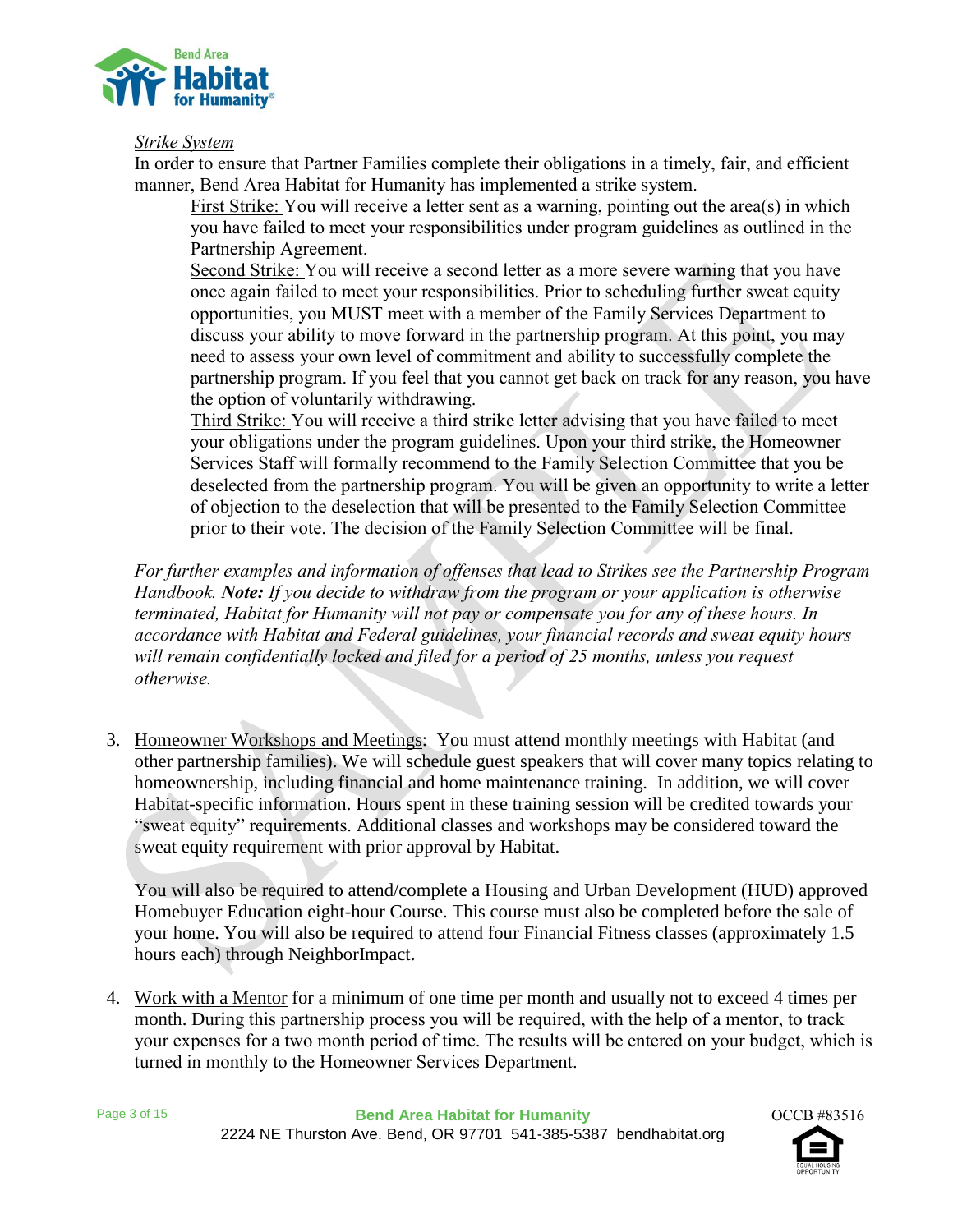

- 5. Monthly Assignments: Before we sell you your home we expect you to turn in at least 12 months of budgets (which include 2 months of tracking actual expenses), your completed assignments done with your mentor, a copy of your savings account statements, your sweat equity hours, and paystubs. All items must be turned in at one time, at the end of the month or before the monthly partnership meeting (for the prior month).
- 6. Communication: During your time in the Partnership Program, you are expected to check your emails on a regular basis; preferably, at least every other day. You are also expected to communicate any major life changes that might compromise the terms of this Partnership Agreement (see also; Section IV)
- 7. Positive Stewardship and Partnership of Habitat for Humanity: Habitat is not just about building and selling houses; our mission extends to uplifting individuals, families and is about creating community. Under the Willingness to Partner criteria, Partner Families are expected to positively represent Habitat, therefore disruptive behaviors and language will not be tolerated. It is also expected that you will adhere to Habitat for Humanity Volunteer Code of Conduct during your participation in the Partnership Program and while Habitat holds the title of your home.
- 8. Other: You will also have approximately three post-sale assignments and workshops to attend/complete within 12-15 months of home purchase.

Not meeting these requirements is also grounds for de-selection from the program and termination of this partnership.

**I understand and agree to Section I of the Partnership Housing Program (Initial x: )**

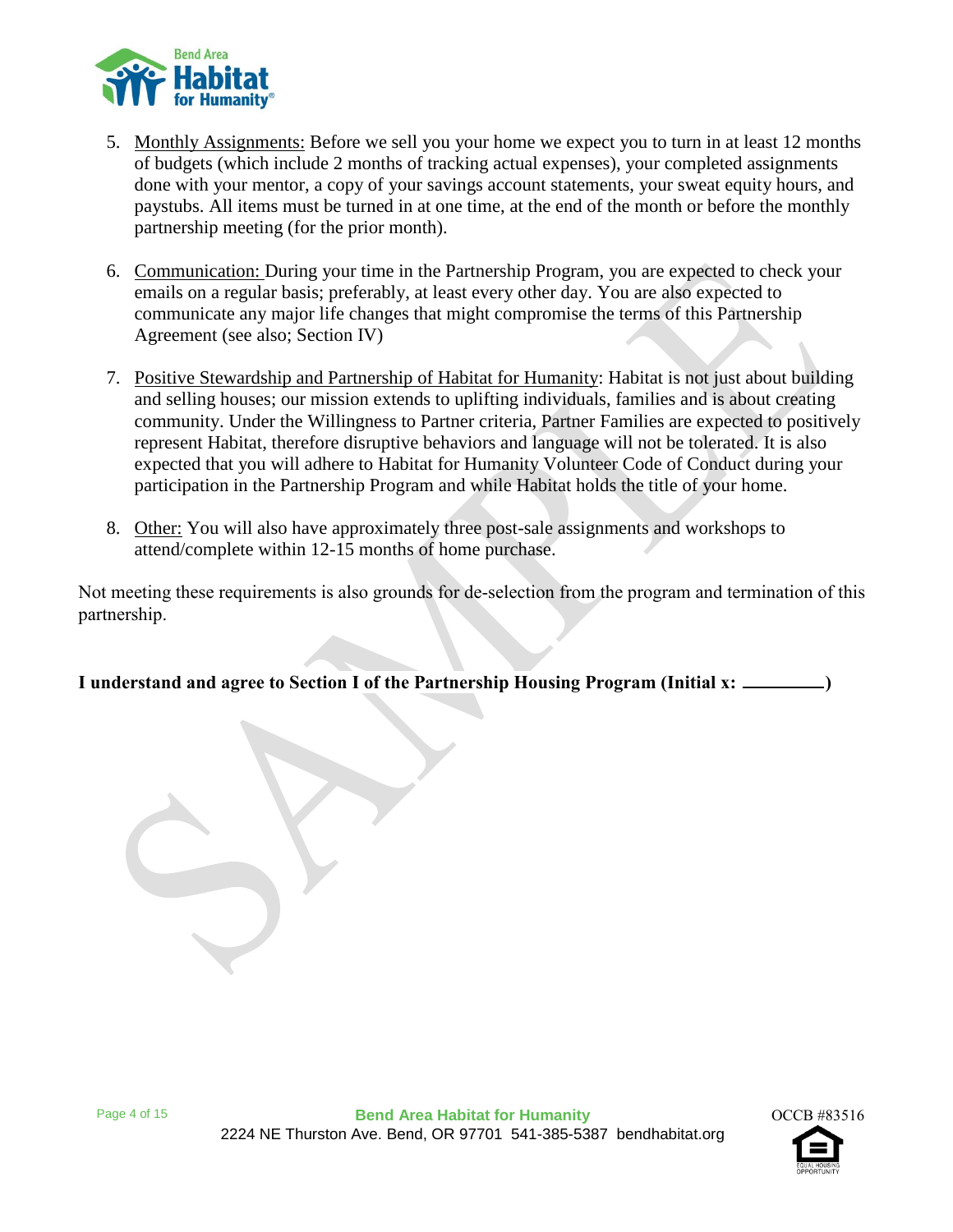

#### SECTION II: RIGHT TO REVOKE ACCEPTANCE INTO PROGRAM

Your acceptance into the Partnership Housing Program was based on the information contained in your application. In the event Habitat determines that the information contained in your application was materially inaccurate, Habitat reserves the right to terminate your participation in the program.

In addition, Habitat reserves the right to terminate your selection as a prospective homeowner if any of the following occurs:

- 1. You experience a material change in your financial situation and Habitat determines, at its sole discretion, that you do not meet the financial requirements to participate in the Habitat Partnership Housing Program.
	- a. If there is a significant change in your financial situation, please notify us as soon as possible as it may be possible for us to work with you to preserve your participation in the program.
	- b. Your income drops below 5% of your qualifying income at time of acceptance.
	- c. Habitat also reserves the right to verify the financial information contained in your application in order to determine if you continue to meet the minimum financial standards for a partner family.
- 2. You fail to complete the minimum 150 required hours of sweat equity within 24-36 months of the date of this letter. Or you fail to meet the minimum requirements of the "Three Strike" policy for sweat equity.
- 3. You fail to attend the required homeowner meetings and workshops within 24-36 months of the date of this letter.
- 4. You fail to save for your portion of the closing costs within 24-36 months of the date of this letter.
- 5. We determine that you are registered in a sexual offender database. Our current Sex Offender Registry Policy is attached to this letter.
- 6. We determine that there are grounds for terminating your selection as a prospective homeowner in accordance with our De-Selection Policy.

#### **I understand and agree to Section II of the Partnership Housing Program (Initial x: )**

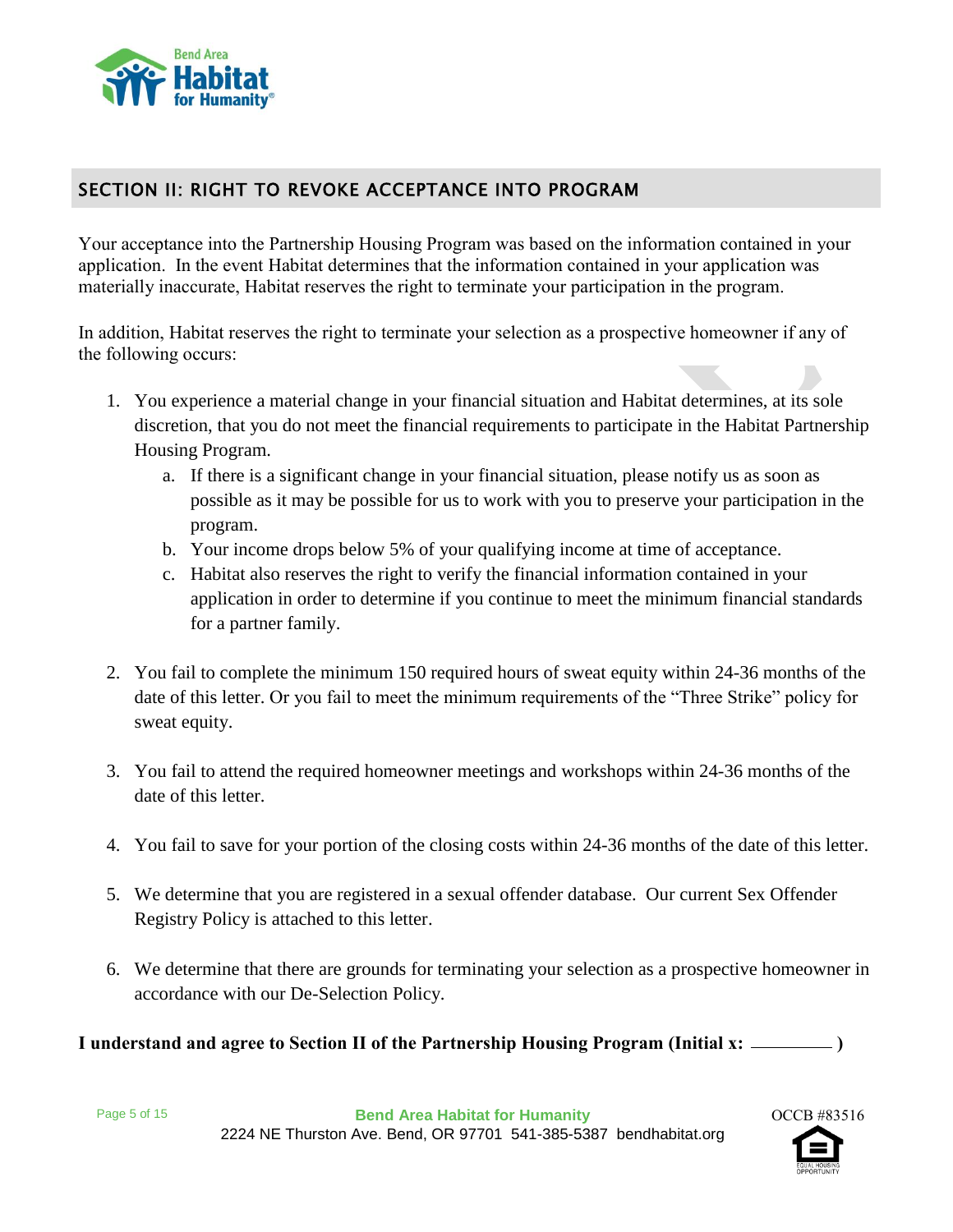

#### SECTION III: HOUSE CONSTRUCTION

When you have completed approximately 75% of the "sweat equity" hours, savings, and education requirements described in this letter, we will notify you of the specific address of the house.

| Partner Family,                                       | 1S a               |  |
|-------------------------------------------------------|--------------------|--|
| household size of                                     | . Based on Habitat |  |
| International guidelines, your family is pre-approved |                    |  |
| for a house with                                      | bedrooms.          |  |

The home that you will be offered may be

either a reconditioned home previously owned by a Habitat partner family, a rehabilitated home that Habitat acquires on the open market, or a newly constructed Habitat home (single family detached and attached, a cottage, or condominium). These homes may be on a land lease and in a cottage community.

Due to high land prices in our community, Habitat will be building higher density homes (such as townhomes and cottage communities) in order to serve more families. Each home will be owned separately by each family. They will have special fire walls and added insulation for sound.

We hope to sell you a home within 12-18 months, but this could take longer and other families will inevitably move into homes before you. Much depends on the construction and volunteer schedule, funding, completion of your sweat equity, savings account, and education classes. At the appropriate time, we will begin to review with you the estimated cost of the construction of the house, the estimated construction schedule, your estimated mortgage payments, specific plans and other details regarding the construction and sale of the house.

Houses constructed by Habitat are built with a combination of skilled labor and unskilled volunteer labor and the labor of you and your family members. In addition, many materials and a significant portion of the money used to build your house will be donated. While we will make reasonable efforts to complete the house in general accordance with HFHI construction guidelines and specific house plans to be shown to you at a future date, because of changes in circumstances and uncertainty regarding future funding donations, we are unable to promise that your house will be built according to the original plan, or that it will be built at all. In addition, if the house is built, we cannot guarantee a completion date or the maximum total construction cost of the house. *Bottom line:* expect changes and adjustments to our schedules.

Habitat receives both financial and in-kind donations when raising support for the building of your home. Occasionally these donations will result in one home having a different quality item installed than another house. Please recognize that we build simple, quality, affordable homes and every item in every home is a quality item. However, an individual house may have an upgraded item due to the donor's desire to showcase their craftsmanship. (See your Habitat Partnership Program Handbook for more about construction standards on Habitat homes)

In addition, Habitat often has purchased lots prior to your selection into the program. If you do not want to live at the available house location, your selection as a partner family will be reviewed for possible deselection, and/or you will need to reapply to receive a Habitat house.

Page 6 of 15 **Bend Area Habitat for Humanity** 2224 NE Thurston Ave. Bend, OR 97701 541-385-5387 bendhabitat.org

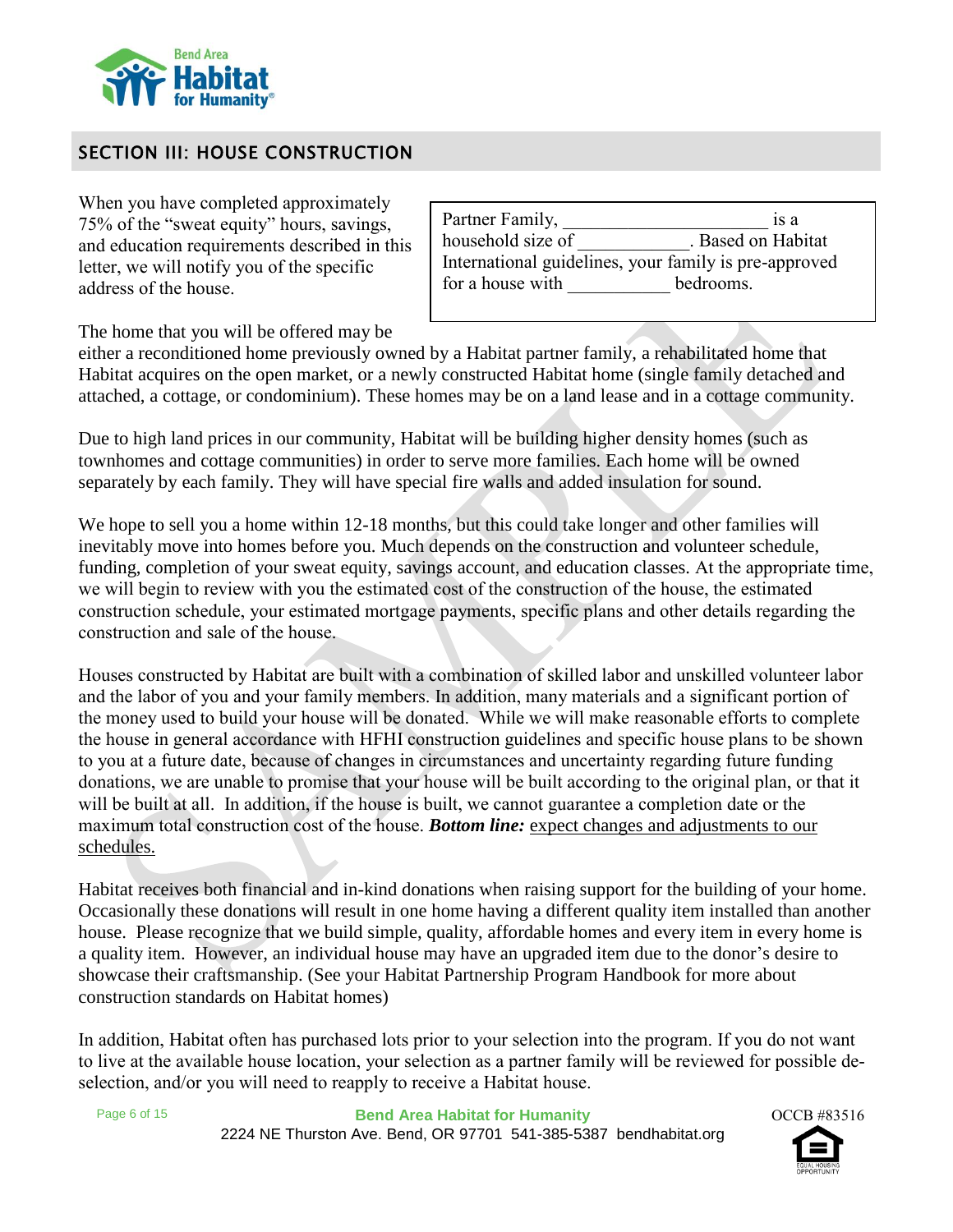

If you are not satisfied for any reason with specific details about the house plans or features, location, price, construction schedule or any other matter, you may withdraw from the Partnership Housing Program at any time prior to closing and receive a full refund of the savings you have paid, although you will not be compensated for the value of your "sweat equity" hours, as described in Section II of this letter.

Note: Due to liability and policy, you will not be able to move any personal items on to the property until your closing documents have been signed and recorded.

**I understand and agree to Section III of the Partnership Housing Program (Initial x: )**

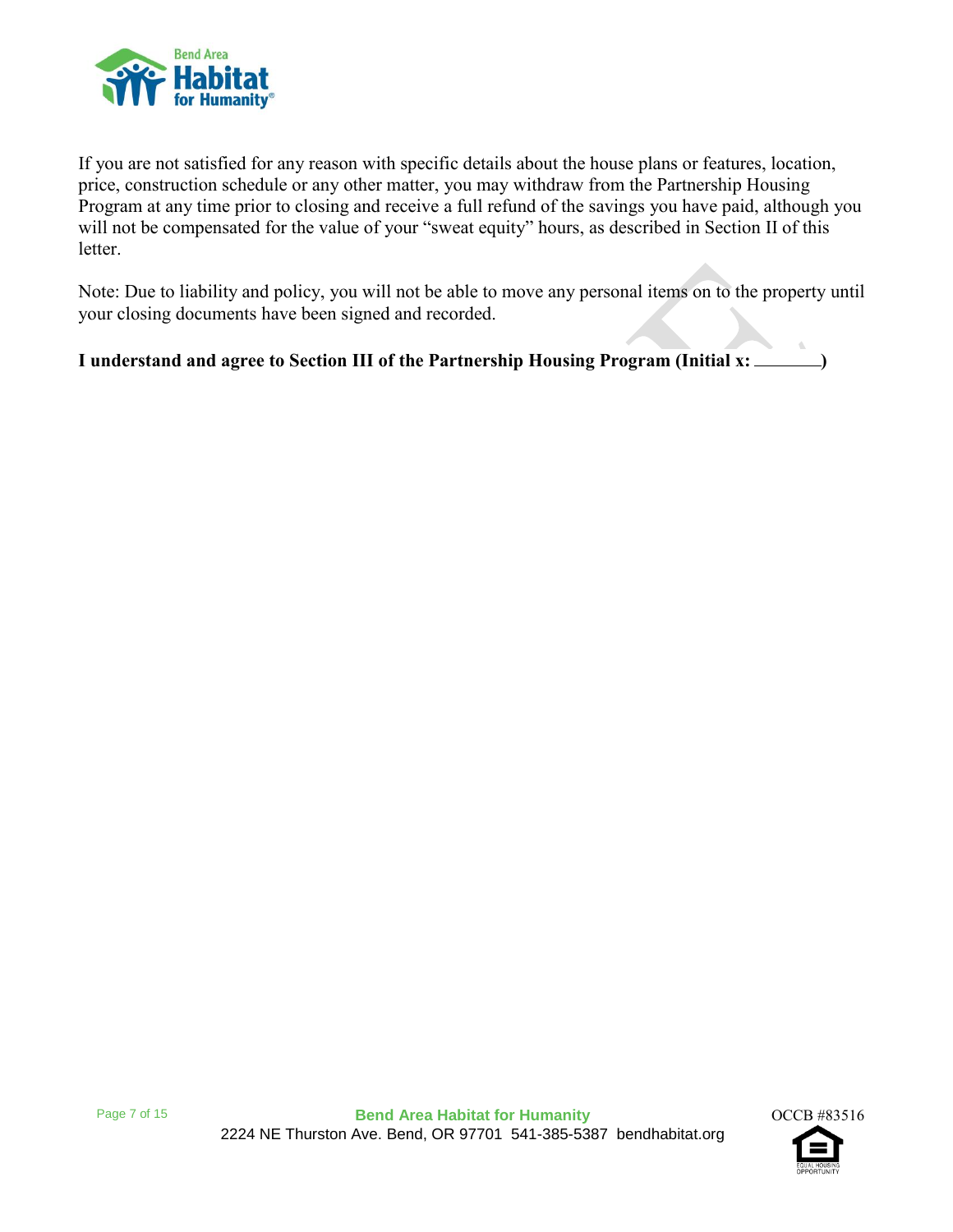

#### SECTION IV: FINANCING OF HOUSE

Upon completion of 150 sweat equity hours, your savings for the closing costs, and the education/ training classes, you will apply for a mortgage to purchase your home. Your application for a mortgage to purchase your home will be with Habitat or a third-party lender. While you have been pre-screened for your ability to be successful with a mortgage application, a significant change in your financial circumstances may affect your ability to qualify for mortgage approval. Before we can sell you a home you will be required to;

- Submit another budget for financial review prior to the anticipated purchase of your home.
- Maintain a stable work history and sufficient income to make monthly mortgage payments. Applicants income at time of loan application must have not dropped below 5% of income at program acceptance and;
- At the time of home purchase, Habitat Partners must have a minimum household income level equal to at least \$30,000/ year, or above 40% of the current area median income level (as determined by HUD income guidelines for Deschutes County/City of Bend) in order to complete the home purchase.
- Not accumulate debt above the amount accepted at the time of application approval from Habitat or the 3<sup>rd</sup> party lender.
- Submit another credit report to verify that your credit status and financial situation has not had any materially negative changes since acceptance into the program. You are required to have a minimum credit score of 620 for loan approval.

**It is important that you provide HABITAT both written and verbal notice prior to (if possible) a change in your financial situation.** Be aware that co-signing on loans can also count toward your personal monthly debt. If you are unsure, please ask.

Once approved, whether your mortgage is through Habitat or a third party lender, your monthly house payments will include mortgage payments and escrow payments for estimated insurance premiums and property taxes, and will be set at approximately 33% of your monthly gross income at the time of your credit/home loan application for purchase of a Habitat home. Because property taxes and insurance premiums are subject to change, your total monthly payments are subject to change and might slowly increase over the term of your mortgage.

Please also note that there may be an additional mortgage in favor of Habitat for Humanity or other thirdparty housing subsidy providers. Typically, no monthly payments are due on these additional mortgages but the mortgages are payable in full in the event you sell the house, refinance your Habitat first mortgage, or default under your Habitat first mortgage.

It is important that you continue to provide Habitat with accurate and current financial information, as requested, throughout the pre-purchase process. If you fail to provide honest and accurate information you could be face a mortgage fraud investigation and prosecution. Mortgage Fraud is punishable by up to 30 years in federal prison or \$1,000,000 fine, or both. It is illegal for a person to make any false statement

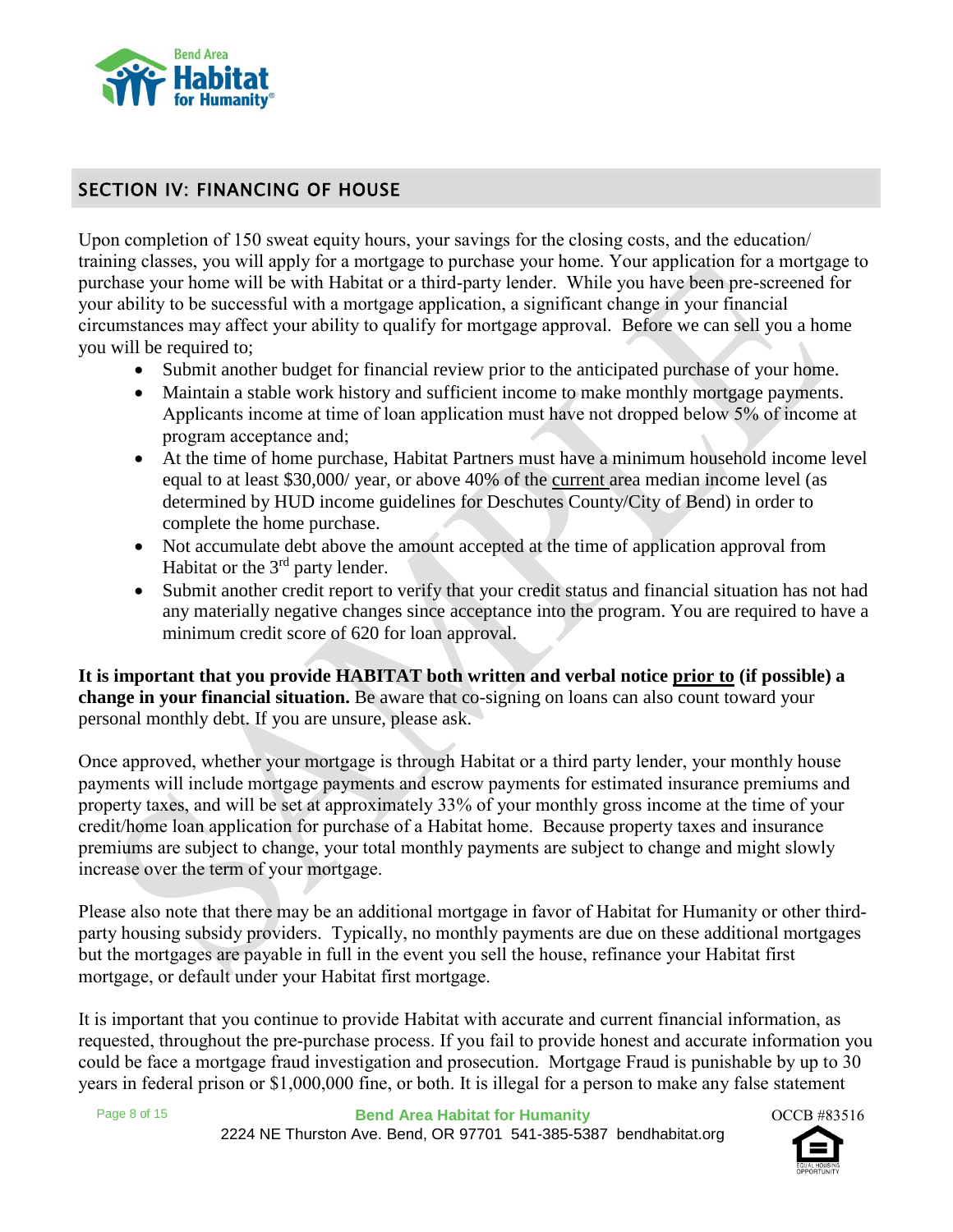

regarding income, assets, debt, or matters of identification, or to willfully overvalue any land or property, in a loan or credit application for the purpose of influencing in any way the action f a financial institution. Mortgage fraud in loan and credit applications includes, but is not limited to:

- Intentionally providing false financial information, including fake bank statements and bank deposit verifications
- Lying about income
- Proving false tax returns
- Fake employment verification

A written good faith estimate of the major payment terms of the Habitat for Humanity first mortgage and estimate as to the major payment terms of any additional mortgages in favor of Habitat for Humanity will be given to you when all of the following information is determined by Habitat for Humanity: address of house, total developmental cost of house, value of the house upon completion and your ability to repay the mortgage.

If you are not satisfied with the proposed terms of the house financing for any reason, you may withdraw from the Partnership Housing Program at any time prior to closing and receive a full refund of any cash savings you have paid, although you will not be compensated for the value of your "sweat equity" as described in Section II of this letter.

Post-Homeownership and Mortgage Delinquencies: For loans serviced by Habitat--If you become 30 days delinquent in your mortgage payment (technically, due on the 1<sup>st</sup> of each month), you will receive a late notice as of the 16<sup>th</sup> of the month, including the addition of applicable late fees. Your loan can be declared in default after 30 days. This is subject to change based on the loan services at time of closing.

When possible, we will check in with you and perhaps recommend community resources for appropriate assistance, and contacts for local free, credit counseling.

**I understand and agree to Section IV of the Partnership Housing Program (Initial x: )**

**Please print how you would like your name spelled on future legal documents:**

**\_\_\_\_\_\_\_\_\_\_\_\_\_\_\_\_\_\_\_\_\_\_\_\_\_\_\_\_\_\_\_\_\_\_\_\_\_\_\_\_\_\_\_\_\_\_\_\_\_\_\_**



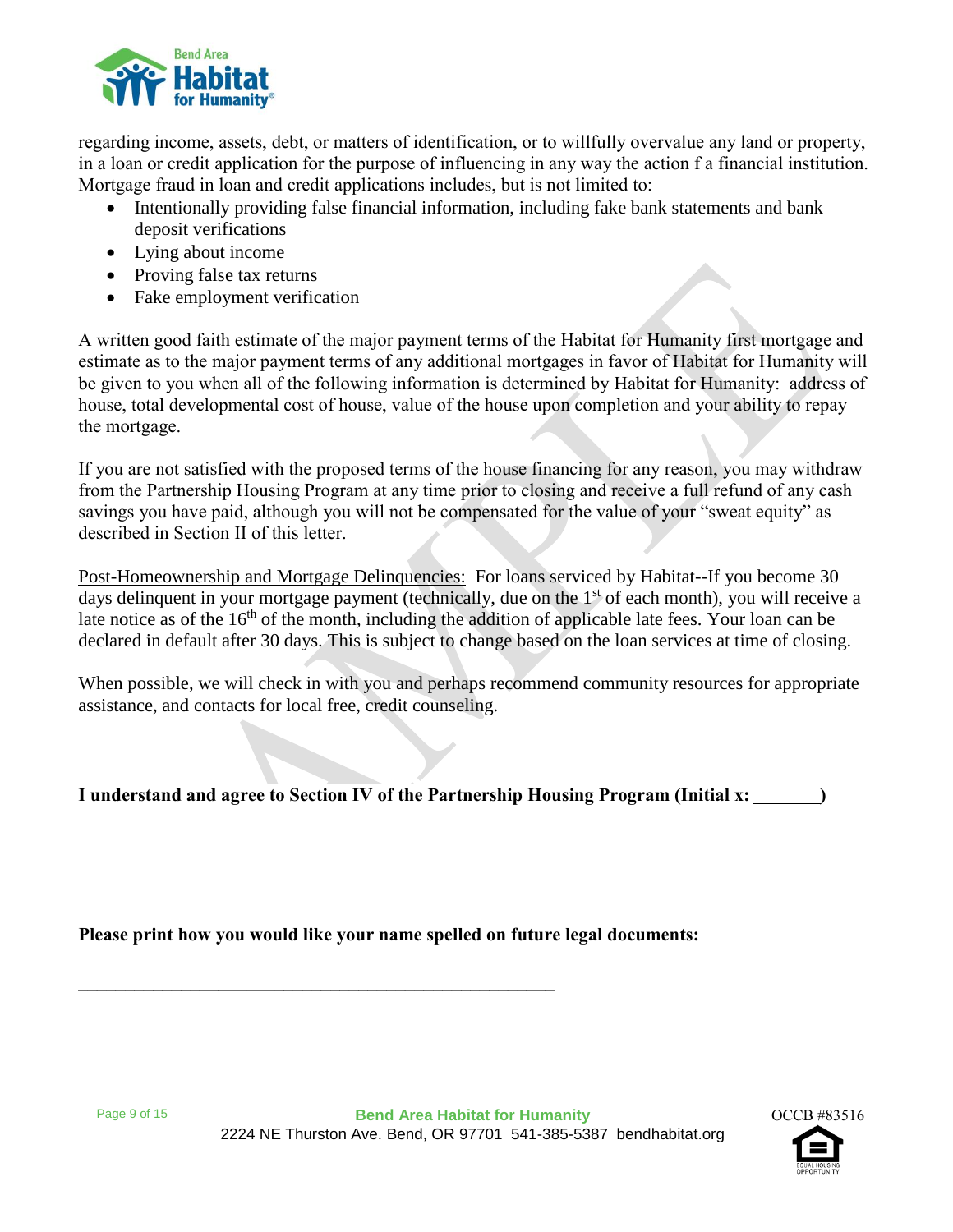

### SECION V: RESALE POLICY AND OTHER REQUIREMENTS

Right of First Offer/Buyback Price: Your sale documents will provide that, if you want to sell the house, Bend Area Habitat for Humanity will have the Right of First Offer on the house. If Habitat elects not to exercise this right, you would be free to sell the house on the open market. You should be aware that all of the mortgages on the home are payable in full in the event you sell the house.

Should you desire to sell your home, Bend Area Habitat for Humanity has a Purchase Price policy and procedure. If Habitat exercises its right to purchase the Property, the amount you will receive (the "Purchase Price") is based on how long you have lived in the home and shared appreciation formula. This formula is specifically described in documents that you will review before, and sign at, purchase.

Typically, your home loan will be for 30-years. Anytime during the first 30 years Habitat will have the option to purchase the home by using

(a) the amount of principal repaid by you *plus*

(b) a share of the increase in value of the Property (also known as your equity in the home/property). After the first ten years you are in the home, your share of the property value goes up.

The portion of shared increase in the property value due to you is calculated by:

- multiplying the Property's real market value on the date that Habitat agrees to purchase the property from you *minus* 
	- o the real market value when you initially purchased your home from Habitat
- For the first ten years, Habitat will own 100% of the increase in value.
- After the first ten-year period (from the purchase date), Habitat's share will be reduced by the percentages shown in the table below:

| Anniversary<br>of Purchase | % of Increase in<br>value you own | % of increase in<br>value HABITAT<br>owns |
|----------------------------|-----------------------------------|-------------------------------------------|
| 10 <sub>th</sub>           | 33.34%                            | 66.66%                                    |
| 11th                       | 36.67%                            | 63.33%                                    |
| 12th                       | 40.00%                            | 60.00%                                    |
| 13th                       | 43.34%                            | 56.66%                                    |
| 14th                       | 46.67%                            | 53.33%                                    |
| 15th                       | 50.00%                            | 50.00%                                    |
| 16th                       | 53.34%                            | 46.66%                                    |
| 17th                       | 56.67%                            | 43.33%                                    |
| 18th                       | 60.00%                            | 40.00%                                    |
| 19th                       | 63.34%                            | 36.66%                                    |
| 20th                       | 66.67%                            | 33.33%                                    |
| 21st                       | 70.00%                            | 30.00%                                    |

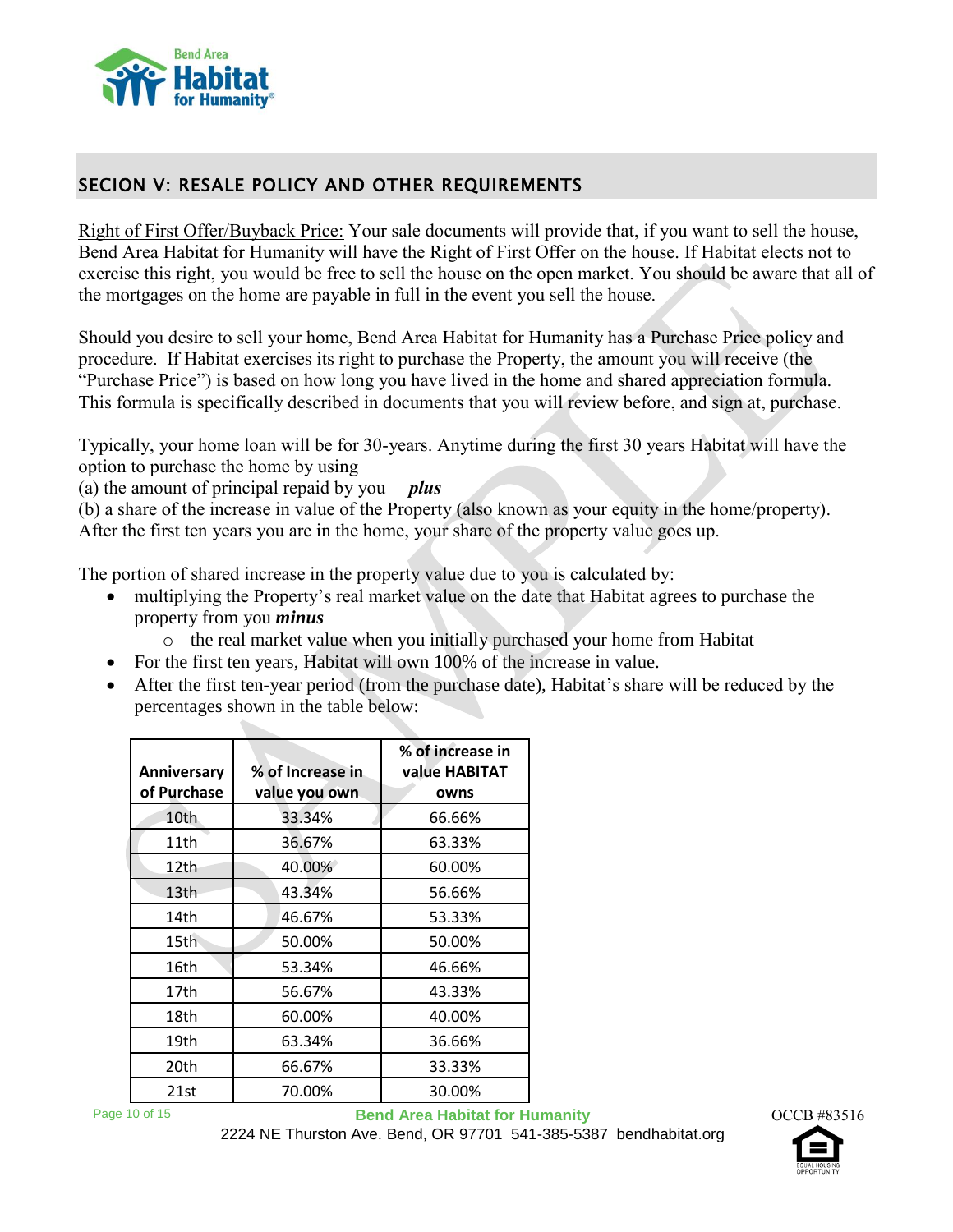

| 22nd | 73.34%  | 26.66%   |
|------|---------|----------|
| 23rd | 76.67%  | 23.33%   |
| 24th | 80.00%  | 20.00%   |
| 25th | 83.34%  | 16.66%   |
| 26th | 86.67%  | 13.33%   |
| 27th | 90.00%  | 10.00%   |
| 28th | 93.34%  | 6.66%    |
| 29th | 96.67%  | 3.33%    |
| 30th | 100.00% | $0.00\%$ |

For Example:

- Your home appraises for \$250,000 at the time you purchase it.
- Ten years after your purchase, you decide to sell and ask Habitat if they would like to purchase it back from you to keep the home in affordable housing.
- Habitat states they do want to purchase the home back from you.
- A current real market value, according to Deschutes County Tax Assessor records, is \$325,000.
- You have paid \$83,333 of principal and interest on your 30-year mortgage. (This is the Repaid Amount).
- The percentage of the increase in property value you own is 33.34%
- So, your percentage is multiplied by the increase in value of the Property, or [\$325,000] minus  $[$250,000] = [$75,000]$  multiplied by  $[33.34\%]$  equals  $[$25,000]$ .
- The price HABITAT would pay you, then, is \$83,333 plus \$25,000, for a total of \$108,333.

Other requirements: In order to protect and enhance the value of your home, Habitat will also require that you;

- Maintain the home and surrounding landscaping in a neat, orderly, and inoffensive manner
- Ensure that all pets obey local leash laws and be restrained in their yards by a fence or a humane restraint system
- Not conduct any illegal activities in the home or on the property
- No building or any part thereof shall be used for any commercial purpose, provided that home occupations permitted in accordance with the City of Bend ordinances (such as home office or art studio) may be allowed, provided that such home occupation does not generate significant pedestrian or vehicular traffic.
- No obnoxious, noxious, or offensive activity shall be carried on upon any lot, nor shall anything be done thereon which may reasonably become an annoyance or nuisance to other persons in the subdivision. Parking of machinery, equipment, motor homes, trailers, recreational vehicles, or other heavy duty equipment on the street or private road within a development shall be deemed a nuisance. No inoperable motor vehicles, vehicles in disrepair or not currently licensed, trailers or similar items shall be stored on the property.
- The exterior features of the home must be maintained in working condition and the cosmetic nature of the exterior features must be kept up to the expectations of the development. Any repair or maintenance that requires a permit from the City of Bend must be performed by a

Page 11 of 15 **Bend Area Habitat for Humanity** 2224 NE Thurston Ave. Bend, OR 97701 541-385-5387 bendhabitat.org

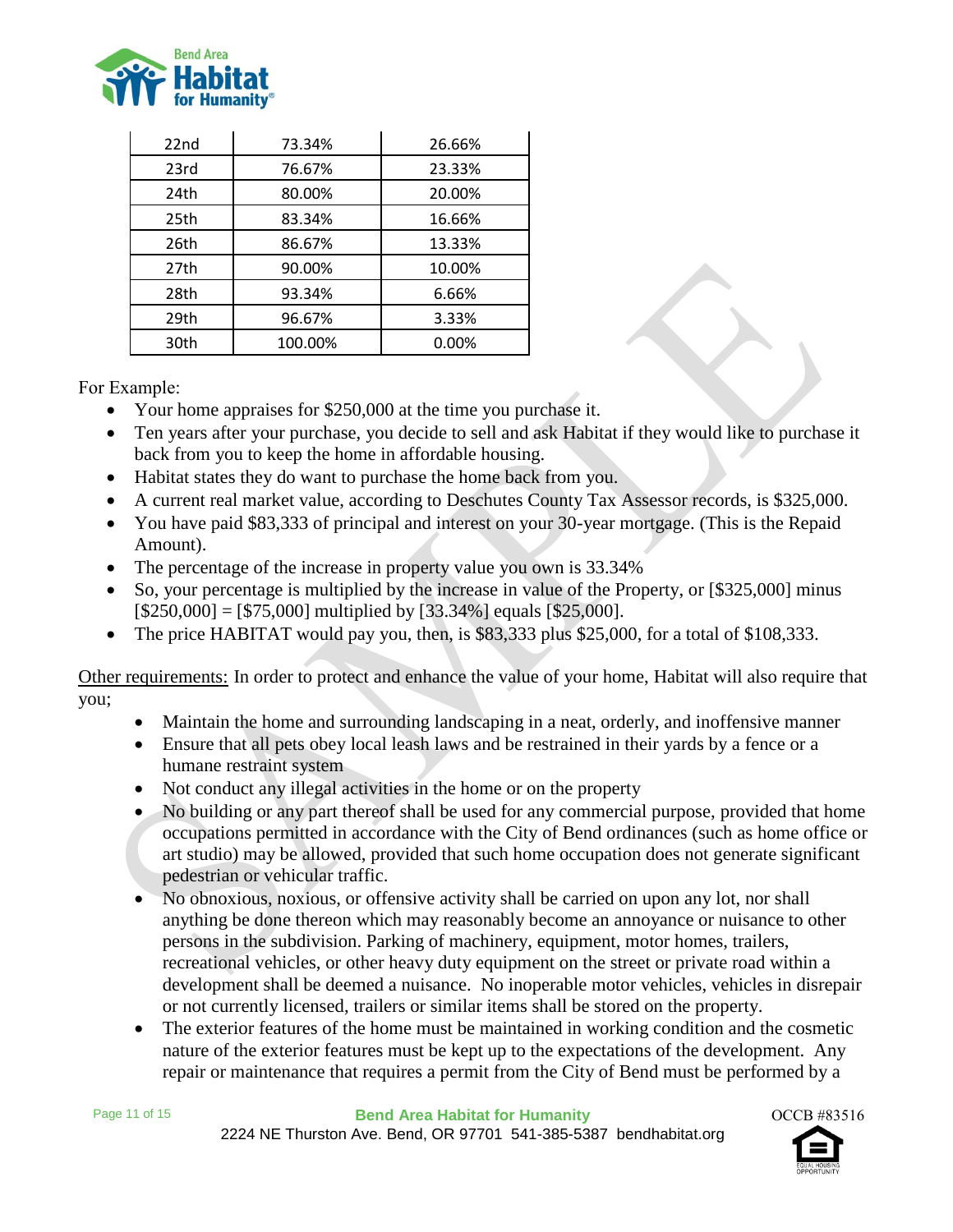

mutually acceptable licensed, bonded contractor. Any exception requires prior approval from the Bend Area Habitat for Humanity Board of Directors.

- Major changes to the home must be approved by Habitat
- The home must be kept sanitary without offensive odors due to improper trash disposal or unhealthy animal waste maintenance. All working equipment, (i.e cabinets, doors, electrical fixtures, plumbing, etc…) must be maintained in proper working order.

Use for Residential Purposes: The Home is to be used for residential purposes.

**I understand and agree to Section V of the Partnership Housing Program (Initial x: )**

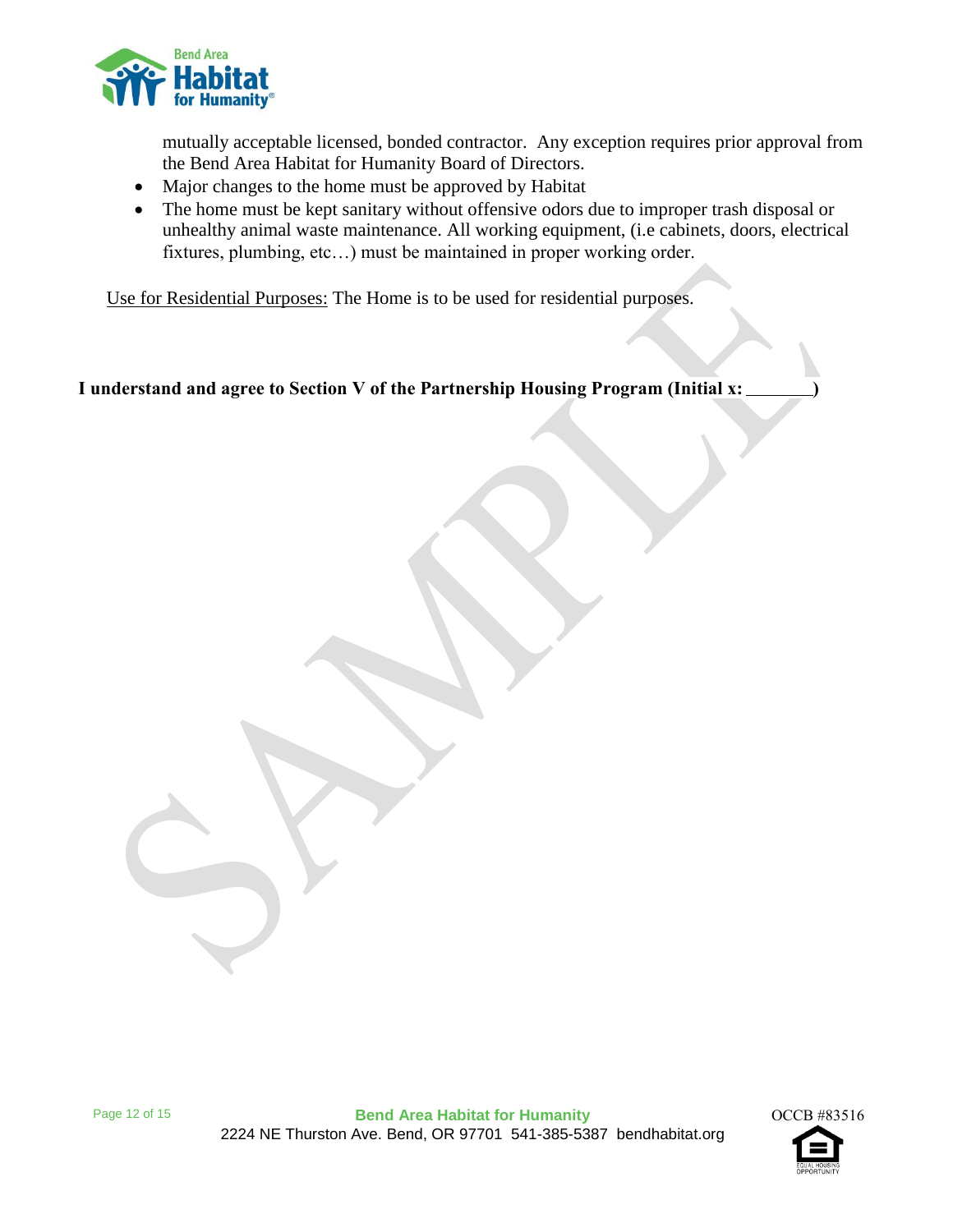

#### SIGNED STATEMENT OF UNDERSTANDING

You have an opportunity to ask questions and receive answers concerning Habitat and the terms and conditions under which you may be provided the opportunity to purchase a home. You will receive all the information that is necessary or desirable in connection with your decision to further investigate the purchase of a home. We welcome your questions at any point in the process.

This letter is intended to outline the general requirements of the Partnership Housing Program. By signing this letter, you are indicating that you understand the Partnership Housing Program and agree to complete and adhere to the above requirements. If you are unable to meet these requirements, we will not be able to continue the Partnership Housing Program with you.

By signing this letter, Habitat for Humanity is indicating its intent to work with you to develop a plan for the construction, sale, and finance of a house to be used as your principal residence, all pursuant to the process described in this letter. Subject to satisfying the requirements of the Partnership Agreement, you are preapproved for a loan with a mortgage payment that will be approximately 33% of your monthly income at the time of your loan/credit application. This pre-approval is subject to specified changes in overall financial readiness and conditions, which will be re-evaluated prior to your loan application (in Phase 4). Please keep in mind that there may be an additional subsidized mortgage associated with your purchase.

Habitat is about people working together, helping families purchase an affordable home, and supporting those families in all possible ways. In turn, the families are expected to live up to their responsibilities as a Habitat homeowner, and to provide long-term support for the Habitat ministry.

Again, welcome to the Homeownership Program!

Sincerely, Bend Area Habitat for Humanity

 $\mathcal{L}_\text{max}$  , and the set of the set of the set of the set of the set of the set of the set of the set of the set of the set of the set of the set of the set of the set of the set of the set of the set of the set of the

 Executive Director Date:

I have read and understood this letter, and accepted its terms.

| <b>Prospective Family Partner:</b> |  |
|------------------------------------|--|
| Date:                              |  |

Prospective Family Partner: Date:

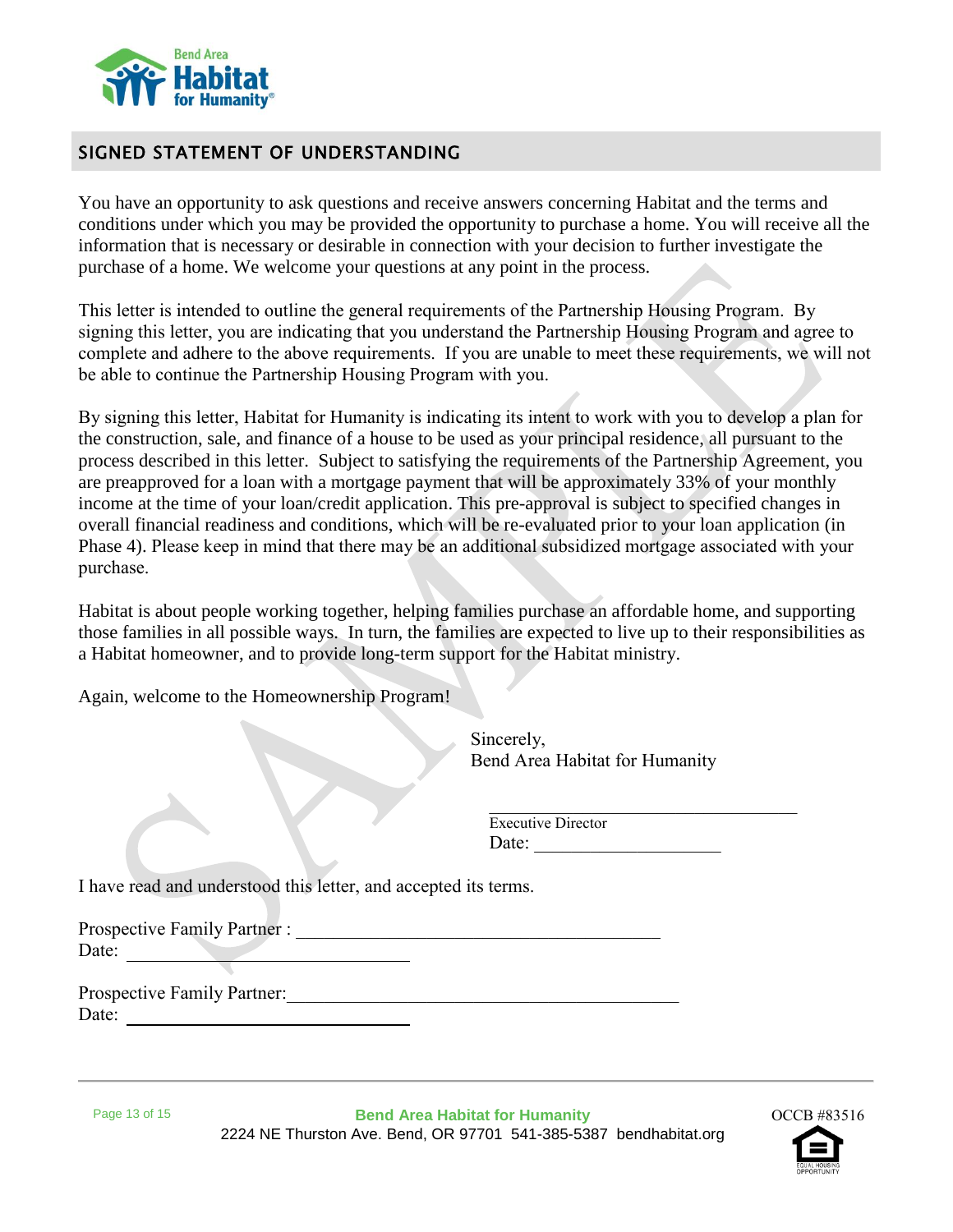

#### **Documents/Phases Referenced:**

- Phase 1: Initiating Partnership (Inquiry and/or pre-purchase counseling)
- Phase 2: Letter of Program Acceptance